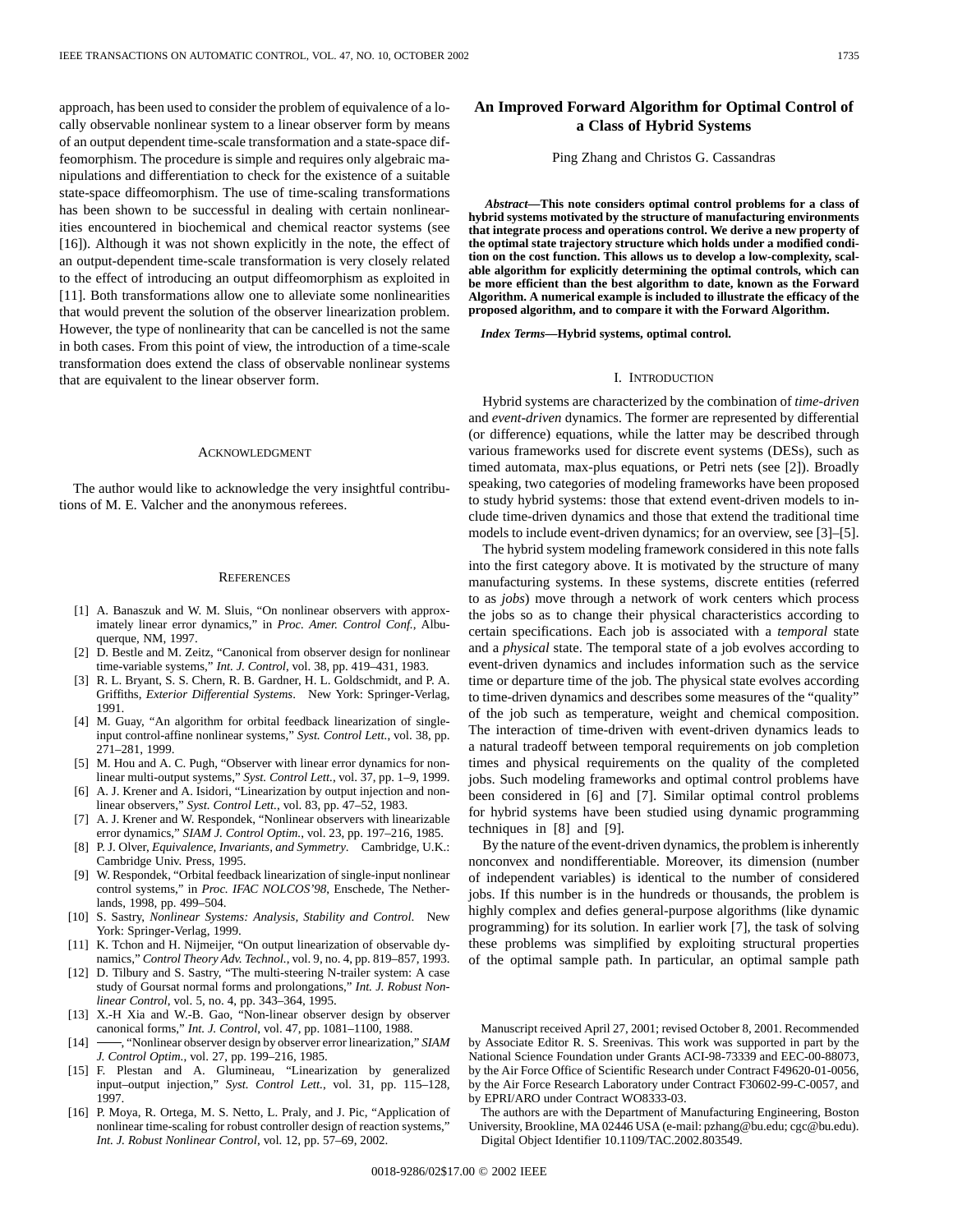

Fig. 1. A single-stage hybrid system.

is decomposed into decoupled segments, termed "busy periods." Moreover, each busy period is further decomposed into "blocks" defined by certain jobs termed *critical*; identifying such jobs and their properties was a crucial part of the analysis and the key to developing effective algorithms for solving the optimal control problems. The identification of critical jobs and busy periods has been realized using nonsmooth optimization methods [10], [7].

Recently, two algorithms were developed for solving such problems. They decompose the entire optimal control problem into a set of smaller convex optimization subproblems with linear constraints. The first is a "backward" recursive algorithm [11] proceeding backward in time from the last job to the first. The complexity of the problem (measured in the number of convex constrained optimization problems required to solve) was thus reduced from exponential in  $N$  (the number of jobs processed) to linear bounded by  $2N - 1$ . The second is a "forward" algorithm whose complexity is simply  $N$  (again, in the number of convex constrained optimization problems to be solved) as shown in [1].

In this note, under a modified condition on the nature of the cost function, we further exploit the special structure of the optimal sample path in the singe-stage hybrid system framework. Based on the Forward Algorithm, an Improved Forward Algorithm is presented. Instead of increasing the number of jobs by one at every step, this algorithm may increase the number of jobs by more than one. This property can make it more efficient than the Forward Algorithm, as explained and illustrated in the remainder of this note.

# II. A SINGLE-STAGE HYBRID SYSTEM FRAMEWORK

The single-stage hybrid system framework we consider is illustrated in Fig. 1. A sequence of  $N$  jobs is assigned by an external source to arrive for processing at known times  $0 \le a_1 \le \cdots \le a_N$ . We denote these jobs by  $C_i$ ,  $i = 1, \ldots, N$ . The jobs are processed firstcome–first-served (FCFS) by a work-conserving and nonpreemptive server. The processing time is  $s(u_i)$ , which is a function of a control variable  $u_i$ . In general, the control is time-varying over the course of the processing time  $s_i$ . We limit ourselves here, however, to controls constrained to be constant over the duration of service, as in [1], varying only with each new job, and chosen to ensure that processing times are nonnegative, i.e.,  $s(u_i) \geq 0$ .

*Time-Driven Dynamics:* A job  $C_i$  is initially at some physical state  $\xi_i$  at time  $x_0$  and subsequently evolves according to the *time-driven* dynamics

$$
z_i(t) = g(z_i, u_i, t), \qquad z_i(x_0) = \xi_i.
$$
 (1)

*Event-Driven Dynamics:* The completion time of each job is denoted by  $x_i$  and is given by the standard Lindley equation for an FCFS nonpreemptive queue [12] ptive queue [12]<br>  $x_i = \max(x_{i-1}, a_i) + s(u_i), \qquad i = 1, ..., N$  (2)

$$
x_i = \max(x_{i-1}, a_i) + s(u_i), \qquad i = 1, ..., N \tag{2}
$$

where we assume  $x_0 = -\infty$ .

Note that the choice of control  $u_i$  affects both the physical state  $z_i$  and the next temporal state  $x_i$ , justifying the hybrid nature of the system. For the aforementioned single-stage framework defined by (1) and (2), the optimal control objective is to choose a control sequence  $\{u_1, \ldots, u_N\}$  to minimize an objective function of the form

$$
J = \sum_{i=1}^{N} {\{\theta_i(u_i) + \phi_i(x_i)\}}.
$$
 (3)

In a general setup,  $u_i$  is a control variable affecting the processing time through  $s_i = s(u_i)$ ; see [6] for various examples and [13] for extensions to cases with time-varying controls  $u_i(t)$  over a service time. By assuming that  $s_i(\cdot)$  is either monotone increasing or monotone decreasing, given a control  $u_i$ , the service time  $s_i$  can be uniquely determined from  $s_i = s(u_i)$  and *vice versa*. Therefore, to simplify the exposition, we identify the control variables with the service times, i.e., we set  $s_i = u_i$  and carry out the rest of the analysis in terms of the notation  $u_i$ . Hence, the optimal control problem, denoted by P, has the following form:

P:

$$
\min_{u_1, ..., u_N} \left\{ J = \sum_{i=1}^N \left\{ \theta_i(u_i) + \phi_i(x_i) \right\} : u_i \ge 0, \ i = 1, ..., N \right\}
$$
 (4)

subject to

$$
x_i = \max(x_{i-1}, a_i) + u_i, \qquad i = 1, ..., N.
$$
 (5)

The optimal solution of **P** is denoted by  $u_i^*$  for  $i = 1, ..., N$  and the corresponding departure times in (5) are denoted by  $x_i^*$  for  $i =$  $1, \ldots, N$ .

*Assumption 1:*  $\theta_i(u)$  is continuously differentiable, strictly convex and monotone decreasing for  $u > 0$  and the following limit holds:  $\lim_{u\to 0^+} \theta_i(u) = \infty.$ 

*Assumption 2:*  $\phi_i(\cdot)$  is continuously differentiable, strictly convex and its minimum is obtained at a finite point.

#### III. PROPERTIES OF OPTIMAL SOLUTIONS

We begin with the following definitions (see also [7]).

*Definition 1:* A job  $C_i$  is critical if it departs at the arrival time of the next job, i.e.,  $x_i = a_{i+1}$ .

*Definition 2:* Considering a contiguous job subset  $\{C_k, \ldots, C_n\}$ ,  $1 \leq k \leq n \leq N$  on the optimal sample path, the subset is said to be a *block* if

1)  $x_{k-1} \leq a_k$  and  $x_n \leq a_{n+1}$ ;

2) the subset contains no critical jobs.

*Definition 3:* A *busy period* is a contiguous set of jobs,  $C_k$ , ...,  $C_n$ for  $1 \leq k \leq n \leq N$  such that the following three conditions are satisfied:

1)  $x_{k-1} < a_k$ ;

2)  $x_n < a_{n+1}$ ;

3)  $x_i \ge a_{i+1}$ , for every  $i = k, ..., n - 1$ .

*Definition 4:* A busy-period structure is a partition of the jobs  $C_1, \ldots, C_n$  into busy periods.

The *l*th busy period consists of jobs  $C_{k(l)}$ , ...,  $C_{n(l)}$  where  $k(1) =$  $1, k(l) = n(l-1) + 1$  and  $n(M) = N$ , where M is the number of busy periods.

Consider the following optimization problem for  $C_k, \ldots, C_n$ , which is denoted by  $Q(k, n)$ :

 $Q(k, n)$ :

$$
\min_{u_k,\dots,u_n} \left\{ \sum_{i=k}^n \left\{ \theta_i(u_i) + \phi_i \left( a_k + \sum_{j=k}^i u_j \right) \right\} : u_i \ge 0 \right\} \quad (6)
$$

subject to

$$
x_i = a_k + \sum_{j=k}^{i} u_j \ge a_{i+1}, \qquad i = k, \dots, n-1.
$$
 (7)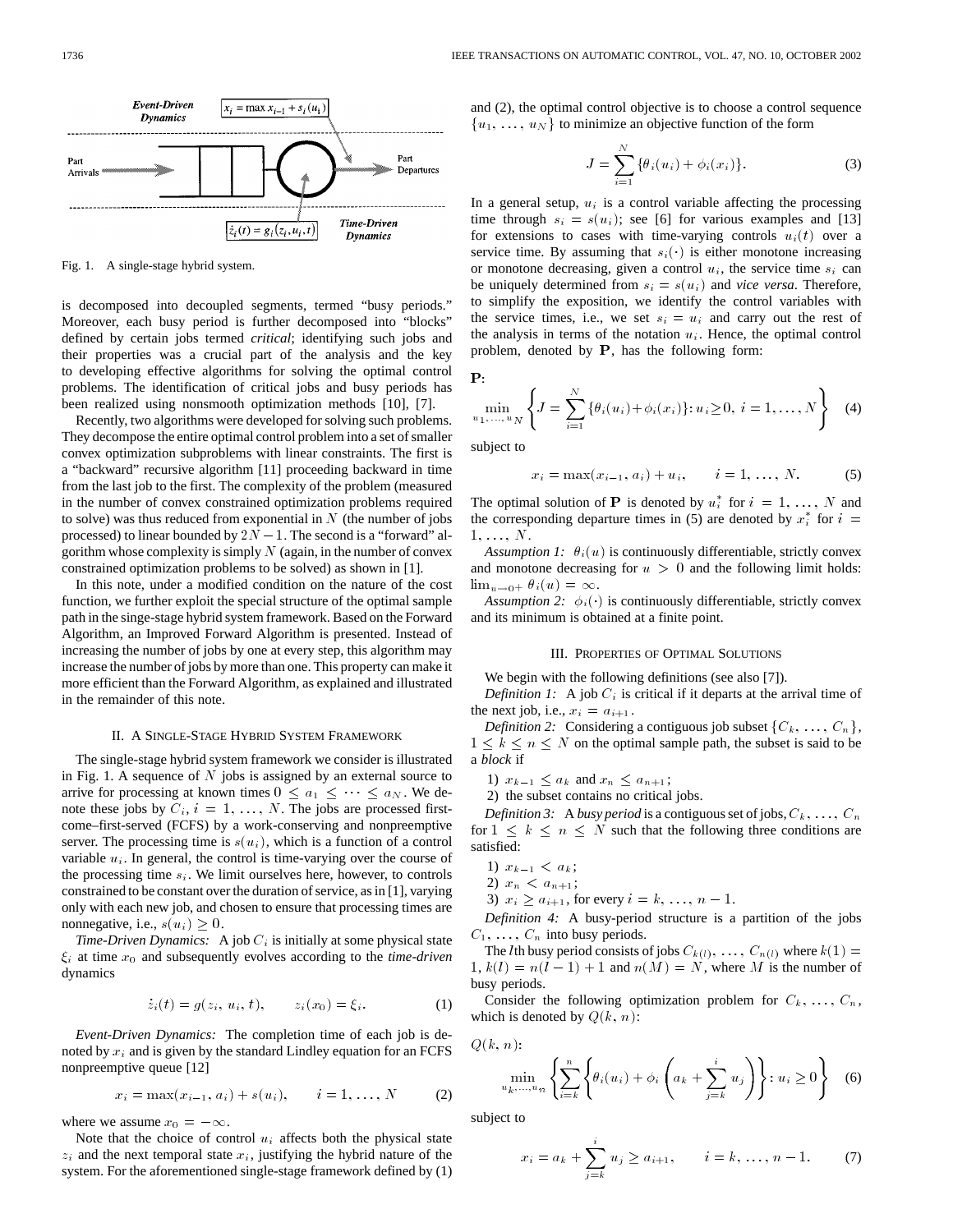TABLE I FORWARD ALGORITHM I

| <b>Step 1</b> : (initialization) $k := 1, n := 1, a_{N+1} = \infty$ ; |
|-----------------------------------------------------------------------|
| while $n \leq N$ do                                                   |
| <b>Step 2</b> : solve sub-optimal problem $Q(k, n)$ ;                 |
| Step 3 : (identify single busy periods.)                              |
| if $x_n^*(k,n) < a_{n+1}$ then                                        |
| $u_j^* := u_j^*(k, n)$ for $j = k, \dots, n;$                         |
| $k := n + 1$ ;                                                        |
| endif                                                                 |
| <b>Step 4</b> : (increment index $n$ .)                               |
| $n := n + 1$ :                                                        |
| end while                                                             |

Since the cost functional is continuously differentiable and strictly convex, the problem  $Q(k, n)$  is also a convex optimization problem with linear constraints and has a unique solution at a finite point (see [11]). The solution of  $Q(k, n)$  and the corresponding departure times are denoted by  $u_j^*(k, n)$  and  $x_j^*(k, n)$  for  $j = k, ..., n$ . Note that the equality  $a_k + \sum_{j=k}^{i} u_j = a_{i+1}$ , for some  $i = k, \ldots, n-1$  is satisfied by the solution of  $Q(k, n)$  if and only if job  $C_i$  is *critical*. Problem  $Q(k, n)$  is of the same form as P, but it is limited to jobs  $C_k, \ldots, C_n$  constrained through (7) to all belong to the same busy period. There is one important property of  $Q(k, n)$  that is captured in the following theorem (whose proof is given in [1]).

*Theorem 3.1:* Jobs  $C_k$ , ...,  $C_n$  constitute a single busy period on the optimal sample path if and only if the following conditions are satisfied:

1) 
$$
a_k > x_{k-1}^*
$$
;  
\n2)  $x_i^*(k, i) \ge a_{i+1}$ , for all  $i = k, ..., n-1$ ;  
\n3)  $x_n^*(k, n) < a_{n+1}$ .

Theorem 3.1 provides the basis for the Forward Algorithm presented in [1]. Given the arrival times of jobs  $C_1, \ldots, C_N$ , the optimal problem P can be solved by the Forward Algorithm shown in Table I. By "forward" we mean that the optimal sample path is constructed starting with job 1 and proceeding forward in time without the need for multiple forward–backward sweeps involved in a solution based on the framework of a two-point-boundary-value problem. Letting  $k = 1$ ,  $n = 1$ , we first solve the linearly constrained convex optimization problem  $Q(k, n)$  and obtain the control  $u_j^*(k, n)$ ,  $j = k, \ldots, n$ and departure times  $x_j^*(k, n), j = k, ..., n$ . Then the structure of busy periods is identified by checking if  $x_n^*(k, n) < a_{n+1}$ . If  $C_k$ , ...,  $C_n$  are identified as a single busy period, the control on the optimal path for  $C_k$ , ...,  $C_n$  is given by  $u_j^*(k, n)$ ,  $j = k, ..., n$ . Then, we set the index of the first job of a new busy period as  $n + 1$ , i.e.,  $k = n + 1$ . We repeat the procedure over all jobs. This algorithm requires  $N$  steps, because  $n$  is increased by 1 at every step. Therefore, the Forward Algorithm must solve  $N$  subproblems to obtain the optimal solution.

#### IV. IMPROVED FORWARD ALGORITHM

In this section, we further exploit a property of the optimal state trajectory for the optimal control problem  $P$ , which is based on modifying Assumption 2 as follows.

*Assumption 3:*  $\phi_i(\cdot)$  is continuously differentiable and strictly convex. Moreover,  $\phi_i(\cdot)$  for  $i = 1, 2, ..., N - 1$  is nondecreasing, and  $\phi_N(\cdot)$  is monotone increasing.

This is in fact a common condition for a large class of problems, when one wishes, for example, to penalize the departure time of jobs (e.g., through  $x_i^2$ ) or their system time [e.g., through  $(x_i - a_i)^2$ ]. Thus, under Assumption 3, cost functions of the form  $(x_i - \delta_i)^2$  are not appropriate (where  $\delta_i$  represents a desired deadline for the *i*th job); instead, one focuses on a "tardiness" measure, such as  $\max(x_i - \delta_i, 0)$ , which is commonly used in order-driven manufacturing systems. To avoid the issue of nondifferentiability at the point  $\delta_i$  in functions such as  $\max(x_i - \delta_i, 0)$ , one may use a variety of other functions that capture tardiness. A convenient class is that of Bezier functions and an example of a cost function that satisfies Assumption 3 is

$$
\phi_i(x_i) = \begin{cases} 0, & x_i < \delta_i \\ \epsilon [a + b(x_i - \delta_i - \epsilon)]^2, & x_i \ge \delta_i \end{cases}
$$

where  $\epsilon$  is a positive number and a, b are appropriately selected real constants.

*Theorem 4.1:* If for the problem  $Q(1, N)$ , job  $C_i$  is not a critical job, i.e.,  $x_i^*(1, N) > a_{i+1}$ , then for problem **P**, job  $C_i$  cannot be the last job of any busy period, i.e., for any  $k = 1, \ldots, N, n(k) \neq i$ .

*Proof:* The statement of the theorem is equivalent to the following: If job  $C_i$  is the last job of some busy period on the optimal sample path, i.e., there exists some k such that  $n(k) = i$ , then  $x_i^*(1, N) = a_{i+1}$ , i.e.,  $C_i$  is a critical job for the problem  $Q(1, N)$ . Assume there are  $N$  jobs and  $M$  busy periods in the optimal sample path, and  $n(0) = n_0 = 0$ ,  $n(1) = n_1$ ,  $n(n_1 + 1) = n_2, \ldots, n(n_{M-1} + 1) = n_M = N$ . We have the following decoupling property of the optimal problem (see [7, Lemma 4.1]): for a busy period defined by  $\{k(l), \ldots, n(l)\}\$ , and letting  $i \in \{k(l), \ldots, n(l)\}\$ , the optimal control  $u_i^*$  depends only on  $a_{k(l)}, \ldots, a_{n(l)}$  (it does not depend on the arrival times of jobs in any other busy period). By this decoupling property, the optimal controls for job  $C_{n_{l-1}+1}, C_{n_{l-1}+2}, \ldots, C_{n_l}, l = 1, \ldots, M$ , can be obtained by solving problem  $Q(k, n)$  where  $k = n_{l-1} + 1$  and  $n = n_l$ . The solution of this problem satisfies

$$
\frac{\partial J}{\partial u_i} + \frac{\partial}{\partial u_i} \left[ \sum_{i=n_{l-1}+1}^{n(l)-1} \lambda_i \left( a_{i+1} - a_{n_{l-1}+1} - \sum_{j=n_{l-1}+1}^{i} u_j \right) \right] = 0
$$
  
for  $i = n_{l-1} + 1, ..., n(l)$ 

where  $\lambda_i \geq 0$ ,  $i = n_{l-1} + 1, \ldots, n(l) - 1$ , are Lagrange multipliers adjoining the constraints (6) to (7). This gives

$$
\frac{d\theta_i}{du_i} + \sum_{j=i}^{n_l} \frac{d\phi_j}{du_i} - \sum_{j=i}^{n_l} \lambda_j = 0, \quad \text{for } i = n_{l-1} + 1, \dots, n(l)
$$

which implies that

$$
\frac{d\theta_i}{du_i} + \sum_{j=i}^{n_l} \frac{d\phi_j}{du_i} \ge 0, \quad \text{for } i = n_{l-1} + 1, \dots, n(l). \tag{8}
$$

Moreover, since  $C_{n_l}$  is the last job in a busy period, the solution  $u_i^*$ ,  $i = n_{l-1} + 1, \ldots, n(l)$ , satisfies

$$
a_{n_{l-1}+1} + \sum_{i=n_{l-1}+1}^{n_l} u_i^* < a_{n_l+1}.\tag{9}
$$

Then, consider the relaxed optimization problem

 $Q_r(k, n)$ :

$$
\min_{u_k,\dots,u_n} \left\{ \sum_{i=k}^n \left\{ \theta_i(u_i) + \phi_i \left( a_k + \sum_{j=k}^i u_j \right) \right\} : u_i \ge 0 \right\}.
$$
 (10)

The necessary condition satisfied by the solution, denoted by  $u_{ir}^*(1, N)$ , of problem  $Q_r(1, N)$  is

$$
\frac{\partial J}{\partial u_i} = \frac{d\theta_i}{du_i} + \sum_{j=i}^{N} \frac{d\phi_j}{du_i} = 0, \quad \text{for } i = 1, ..., N. \quad (11)
$$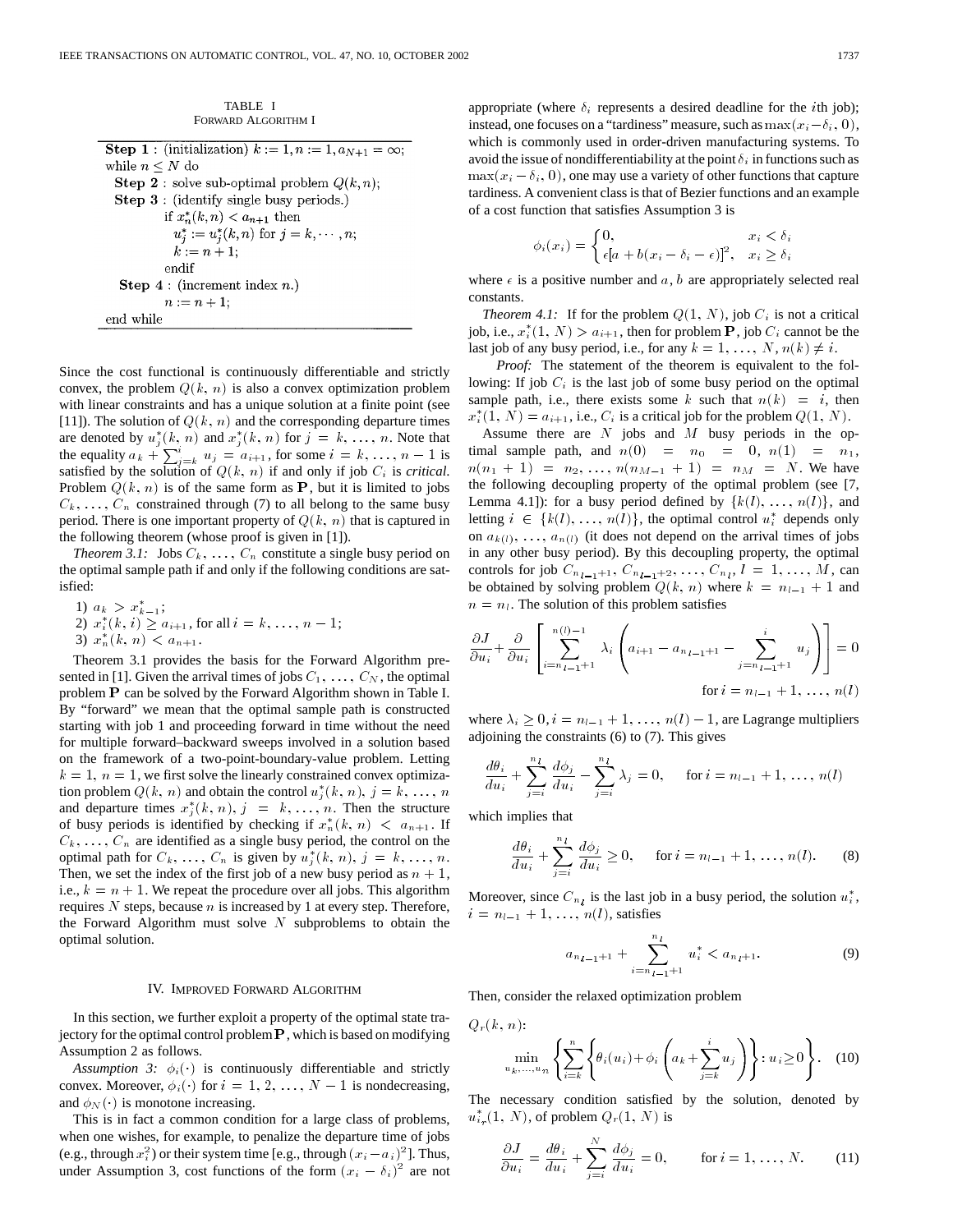Using (8) and the monotonicity of  $\phi_i(\cdot)$  for  $i = n_{l-1} + 1, \ldots, n_l$ , i.e., *i* belonging to the *l*th busy period, where  $l = 1, \ldots, M$ 

$$
\frac{\partial J}{\partial u_i^*} = \frac{d\theta_i}{du_i^*} + \sum_{j=i}^N \frac{d\phi_j}{du_i^*}
$$
  
\n
$$
= \frac{d\theta_i}{du_i^*} + \sum_{j=i}^n \frac{d\phi_j}{du_i^*} + \sum_{j=n_l+1}^N \frac{d\phi_j}{du_i^*}
$$
  
\n
$$
\geq \sum_{j=n_l+1}^N \frac{d\phi_j}{du_i^*} > 0
$$
 (12)

so, by  $(11)$  and  $(12)$ , we have

$$
u_{i_r}^*(1, N) < u_i^*,
$$
 for  $i = n_{l-1} + 1, ..., n(l)$ . (13)

Therefore, using (9)

$$
\sum_{i=n_{l-1}+1}^{n_l} u_{i_r}^*(1, N) < \sum_{i=n_{l-1}+1}^{n_l} u_i^* < a_{n_l+1} - a_{n_{l-1}+1}.\tag{14}
$$

By the convexity of the problem  $Q(1, N)$ , the optimal solution must be on the constraint boundary, otherwise, (14) implies that we can decrease the cost by decreasing the controls. Therefore, we have

$$
\sum_{i=n_{l-1}+1}^{n_l} u_i^*(1, N) = a_{n_l+1} - a_{n_{l-1}+1}
$$
 (15)

i.e.,  $x_{n_l}^*(1, N) = a_{n_l+1}$ , or  $C_{n_l}$  is a critical job in  $Q(1, N)$ .

This theorem suggests that we can get some information about the busy period structure on an optimal sample path from the solution  $x_i^*(1, N)$  of  $Q(1, N)$ . In particular, only critical jobs of  $Q(1, N)$  may end a busy period on an optimal path. Therefore, instead of adding only one job at every step of the Forward Algorithm involving the solution of a problem of the form  $Q(k, n)$ , we can add multiple jobs and make the algorithm more efficient by solving fewer problems of the form  $Q(k, n)$ . The price to pay is that we need to solve the larger problem  $Q(1, N)$  first; however, some additional flexibility can be added to the algorithm as discussed in Remark 3. Based on Theorem 4.1, the Improved Forward Algorithm is shown in Table II, where Crit denotes the set of critical job indices and  $Crit(i)$  denotes the *i*th element of this set.

*Remark 1:* The differences between the Improved Forward Algorithm and the Forward Algorithm presented in [1] are

- 1) in the initialization step we need to solve problem  $Q(1, N)$  and get information on all critical jobs;
- 2) in Step 4, we increase index  $n$  to the next critical job, instead of  $n + 1$ .

*Remark 2:* This algorithm requires at most  $N + 1$  steps (usually, it requires less than  $N$  steps), while the Forward Algorithm always requires  $N$  steps. The worst case of the Forward Algorithm becomes the best case for this algorithm. If all  $N$  jobs are in a single busy period and there is no critical job, then the optimal control is immediately obtained when we solve the problem  $Q(1, N)$ .

*Remark 3:* When  $N$  is large, the solution of  $Q(1, N)$  becomes computationally intensive. However, a simple variation of the algorithm, shown in Table III, provides some added flexibility. Specifically, it is not necessary to start with all  $N$  jobs in one busy period; instead, we may solve a problem  $Q(1, N')$ , where  $1 \le N' \le N$ , which still provides information on critical jobs leading to the optimal busy period structure. In this case, we decompose  $\{1, \ldots, N\}$  into two or more subsequences of job indices and solve the associated problems. Thus, this approach provides the flexibility to control the number of convex problems to be solved. Since the actual computational time depends on both the number of problems  $Q(k, n)$  solved and their individual sizes

TABLE II IMPROVED FORWARD ALGORITHM **Step 1** : (initialization) solve sub-optimal problem  $Q(1, N)$ ; for  $j = 1, \dots, N$ if  $x_i^*(1, N) = a_{i+1}$ , add j to set Crit; endfor add  $N+1$  to set *Crit* in order to end the loop;  $i := 1, k := 1, n := Crit(i), a_{N+1} := \infty;$ while  $n \leq N$  do **Step 2**: solve sub-optimal problem  $Q(k, n)$ ; **Step 3**: (identify single busy periods.) if  $x_n^*(k, n) < a_{n+1}$  then  $u_j^* := u_j^*(k, n)$  for  $j = k, \dots, n;$  $k := n + 1;$ endif **Step 4** : (increment index  $n$ .)  $i := i + 1;$  $n := Crit(i);$ end while

TABLE III IMPROVED FORWARD ALGORITHM II

 $$  $m := 1, a_{N+1} := \infty, d := 0;$ while  $m<{\cal N}$  do Step 2 : (initialization)  $Crit := \emptyset;$ solve sub-optimal problem  $Q(m, m + N' + d - 1)$ ; for  $j = m, \dots, m + N' + d - 1$ if  $x_i^*(m, m + N' + d - 1) = a_{i+1}$ , add j to set Crit; endfor add  $m + N' + d$  to set *Crit* in oder to end the loop;  $i := 1, k := m, n := Crit(i);$ while  $n \leq m + N' + d - 1$  do **Step 3** : solve sub-optimal problem  $Q(k, n)$ ; Step 4 : (identify single busy periods.) if  $x_n^*(k, n) < a_{n+1}$  then  $u_i^* := u_i^*(k, n)$  for  $j = k, \dots, n$ ;  $k := n + 1;$ endif Step  $5:$  (increment index  $n.$ )  $i := i + 1;$  $n := Crit(i);$ end while Step  $6:$  (increment index m or number d.) if  $m < k$  then  $m := k$ ;  $d := 0;$ else, this busy period has more than  $N' + d$  jobs, increase d  $d_{i} = d + 1.$ endif end while

[i.e., the number of jobs  $n - k + 1$  in  $Q(k, n)$ ], we can take advantage of using  $N'$  to tradeoff the complexity of a small number of larger problems against a larger number of problems of lower dimensionality.

# V. EXAMPLES

Let us consider the following problem with  $N = 10$ :

$$
\min_{u_1,\dots,u_{10}} J = \sum_{i=1}^{10} \{u_i^{-1} + x_i^2\}
$$

subject to 
$$
x_i = \max(a_i, x_{i-1}) + u_i
$$
 (16)

for the arrival sequence  $\{1, 1.4, 1.5, 1.55, 1.6, 3.0, 3.1, 3.2, 3.3, 3.5\}.$